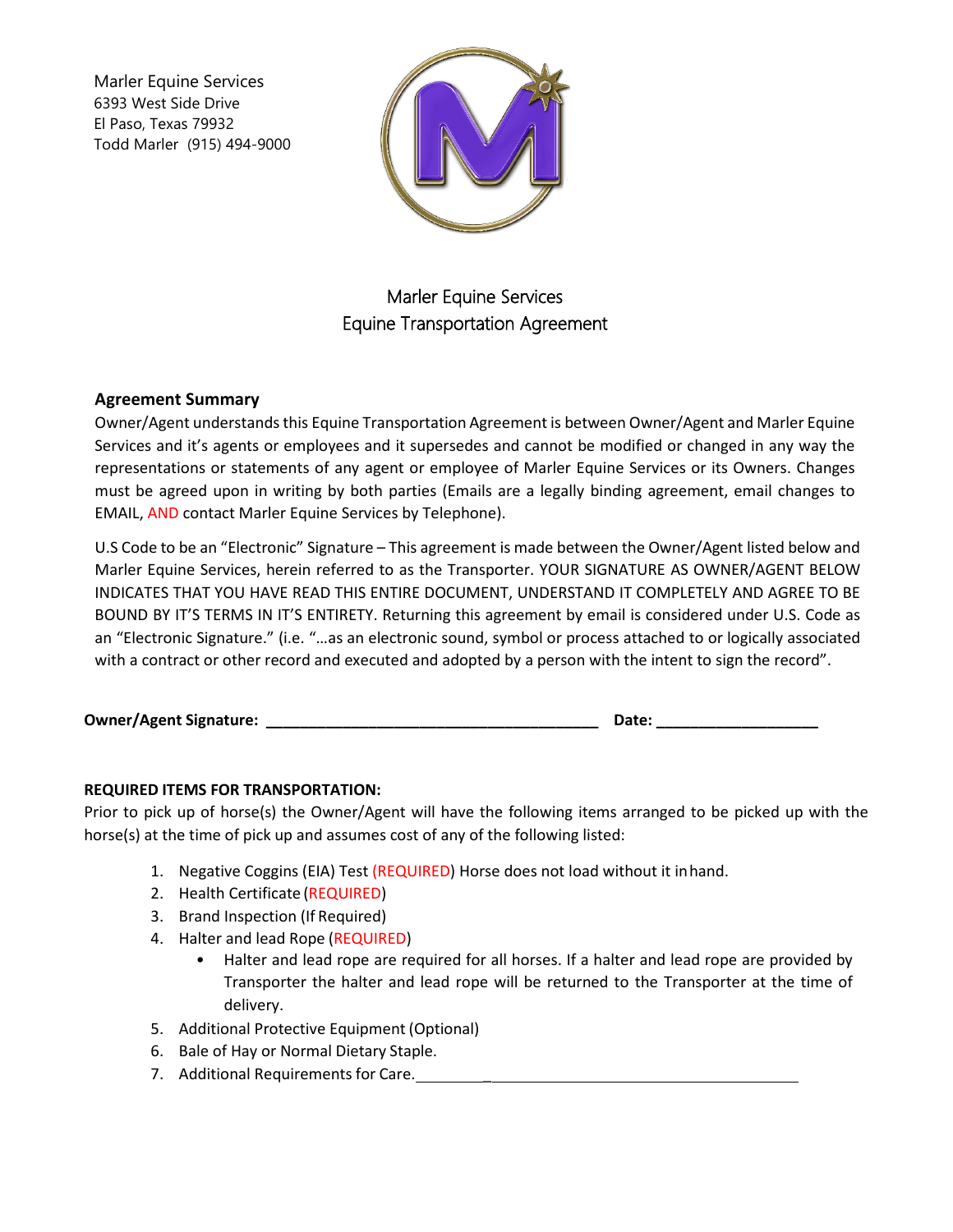#### **TRANSPORTION CHARGES:**

The following charges have been or will be discussed and agreed upon between the Owner/Agent and Transporter via phone call, email, text message or Facebook message:

- 1. Quoted rate per mile per horse.
- 2. Equine layover fee of \$35.00 per horse/per day. (Required for transportation of horse(s) extending more than one day).

### **ADDITIONAL CHARGES:**

The rate quoted is for delivery and care of your horse(s). Surcharges may be applied for any of the following:

- 1. Waiting time at a barn for pick-up or delivery person will be charged at a rate of \$50.00 per hour after the first 30 minutes of waiting time.
- 2. A "Hard Loader Fee" of \$50.00 per hour will be applied after the first 30 minutes of attempting to load.
- 3. Unruly horses or horses requiring "Chemical Restraint" will NOT be transported; if such horse is discovered during the course of a trip, the horse will be transported to the nearest boarding facility and left with no refund of monies paid. The Owner/Agent will be notified of location and the Owner/Agent will be responsible for acquiring additional transportation for horse.
- 4. Any damage to the truck or trailer caused by your horse(s) will be fairly estimated and the Owner/Agent will assume responsibility of the costs for damaged, to be paid in full PRIOR to your horse(s) being unloaded at designated delivery location.

#### **PAYMENT TERMS:**

Owner/Agent will pay total sum of Accepted Rate in U.S. denominations.

**DEPOSIT:** A **\$350 Per Horse Deposit** is required to secure a booking for the haul. This deposit will be applied toward the Total Due.

#### **DISCOUNT: A 5% DISCOUNT WILL APPLY TO TOTALS PREPAID IN FULL.**

**BALANCE DUE AND LIENS:** The balance must be paid in full upon delivery in cash, certified check, PayPal, or Venmo. Transporter shall be entitled to a lien against the transported horse(s) for the value of the services rendered and shall be entitled to enforce said lien in accordance with appropriate state laws.

#### **INSURANCE & EMERGENCY CARE:**

OWNER/AGENT UNDERSTANDS AND ACKNOWLEDGES Insurance is not provided to the Owner/Agent by the Transporter. If the Owner/Agent elects not to secure insurance, then

- 1. Owner/Agent agrees that he/she assumes all risks, expenses or liabilities associated with the transport of the horse(s).
- 2. In the event the horse(s) require(s) services of a veterinarian, Transporter will immediately attempt to notify the Owner/Agent. In the event the Owner/Agent cannot be reached, the Transporter is hereby authorized, as agent for Owner/Agent, to contact the first available licensed Veterinarian of his/her choosing.
- 3. All costs associated with veterinary care of the horse(s) charged by said Veterinarian shall be the sole and exclusive responsibility of the Owner/Agent, with no liability whatsoever to the Transporter for such costs.
- 4. The Owner/Agent agrees to reimburse Transporter for all veterinary services, medications and other medical supplies in the event of an emergency or as the Transporter deems necessary for the well-being of the aforementioned horse(s).
- 5. All costs associated with veterinary care of said horse(s) are to be reimbursed in full prior to the horse(s) being unloaded at designated delivery location.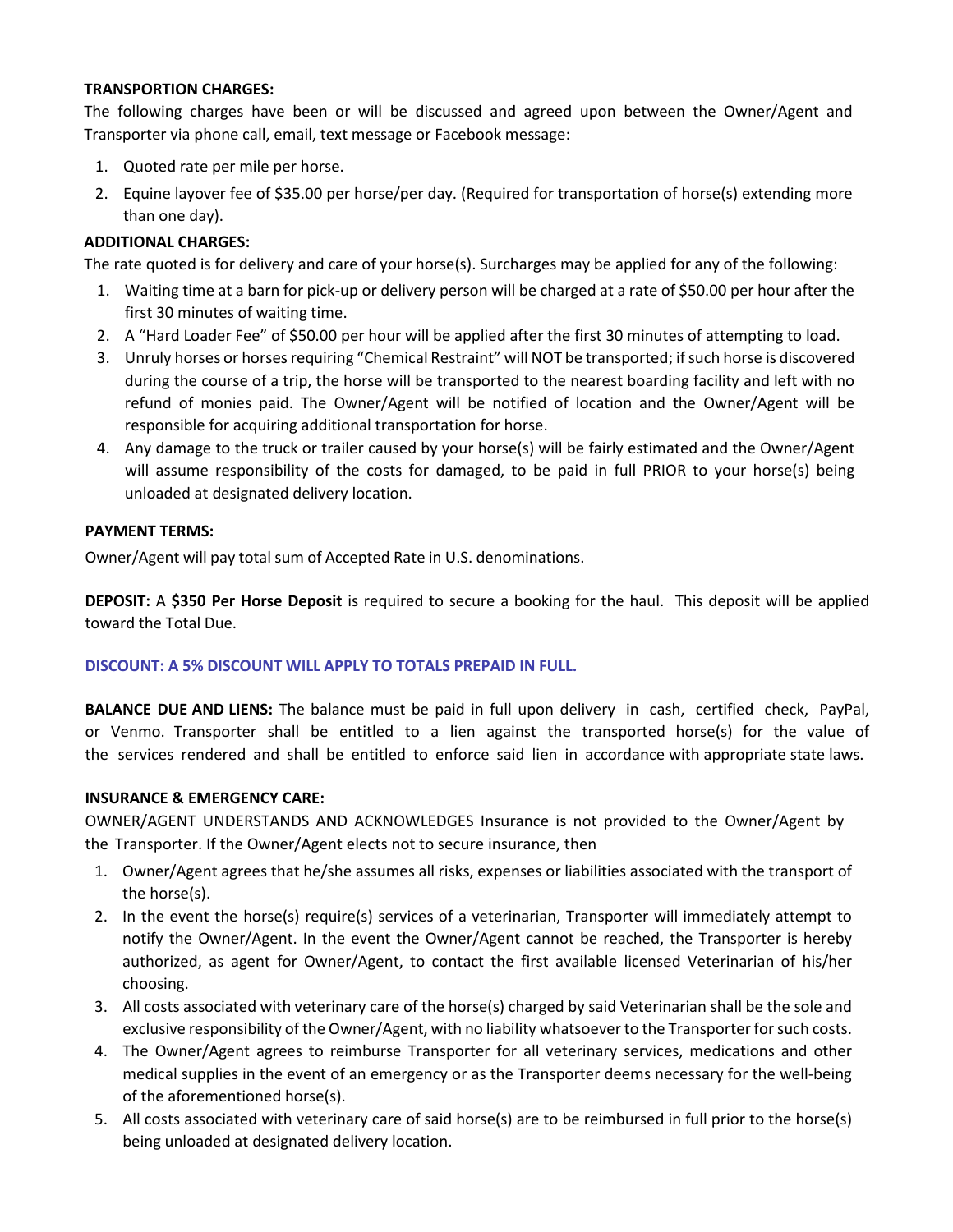#### **RELEASE OF LIABILITY:**

Owner/Agent hereby voluntarily releases and forever discharges the Transporter and its agent from any and all liabilities, claims, demands, actions or rights of action, which are related to, arise out of, or are in any way connected with the transporter of the aforementioned horse(s). Owner further agrees, promises and covenants not to sue, assert or otherwise maintain or assert any claims against the Transporter or its agents or employees, for any injury, death, disease, or damage to the aforementioned horse(s) arising from or in connection with the transport, care or feeding of said horse(s) or from any claim asserted by other third parties.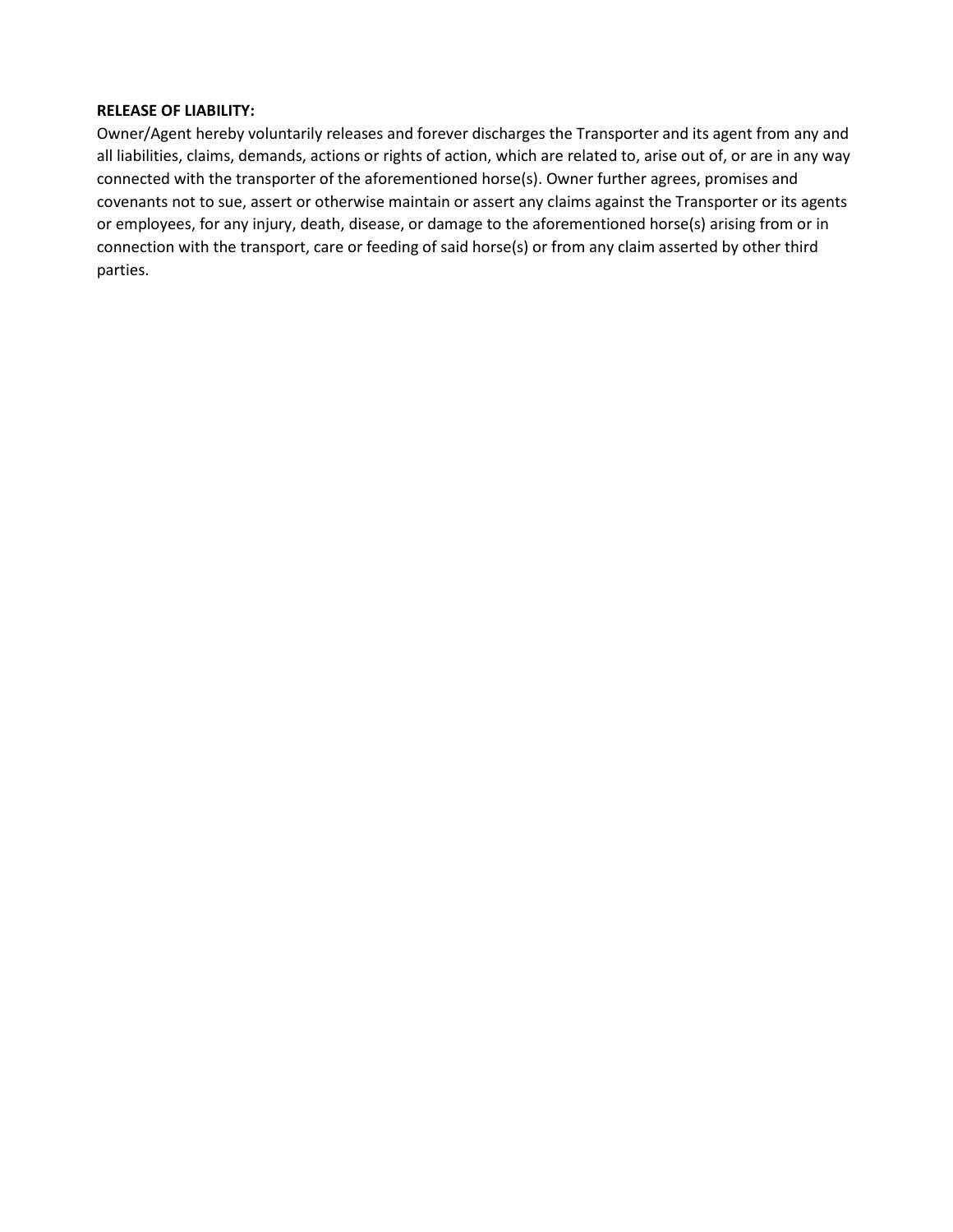By completing this form asthe OWNER/AGENT, you indicate that you have READ THIS AGREEMENT, UNDERSTAND IT COMPLETELY AND AGREE TO BE BOUND BY IT'S TERMS IN IT'S ENTIRETY. This agreement is made between Horse OWNER/AGENT listed below; and Marler Equine Services.

# **Owner/Agent Contact Information**

|                                                                                                                                                                                  | <b>Pick-up Information</b>            |  |
|----------------------------------------------------------------------------------------------------------------------------------------------------------------------------------|---------------------------------------|--|
|                                                                                                                                                                                  |                                       |  |
|                                                                                                                                                                                  |                                       |  |
|                                                                                                                                                                                  |                                       |  |
|                                                                                                                                                                                  |                                       |  |
| <b>Delivery Information</b>                                                                                                                                                      |                                       |  |
|                                                                                                                                                                                  |                                       |  |
|                                                                                                                                                                                  |                                       |  |
|                                                                                                                                                                                  |                                       |  |
|                                                                                                                                                                                  |                                       |  |
| <b>Horse Information</b>                                                                                                                                                         |                                       |  |
| (NOTE: MARE WITH FOAL WILL REQUIRE A MINIMUM DOUBLE STALL SIZE. HORSES NOT BROKE TO LEAD OR TIE WILL REQUIRE A<br>DOUBLE STALL AND WILL REMAIN ON TRAILER FOR DURATION OF TRIP.) |                                       |  |
|                                                                                                                                                                                  |                                       |  |
|                                                                                                                                                                                  |                                       |  |
| With Foal: Yes / No Stall type: Slant stall / Box stall                                                                                                                          |                                       |  |
|                                                                                                                                                                                  |                                       |  |
|                                                                                                                                                                                  |                                       |  |
|                                                                                                                                                                                  | Sex: Stud / Gelding / Mare Age: _____ |  |
|                                                                                                                                                                                  |                                       |  |
| With Foal: Yes / No Stall type: Slant stall / Box stall                                                                                                                          |                                       |  |
|                                                                                                                                                                                  |                                       |  |